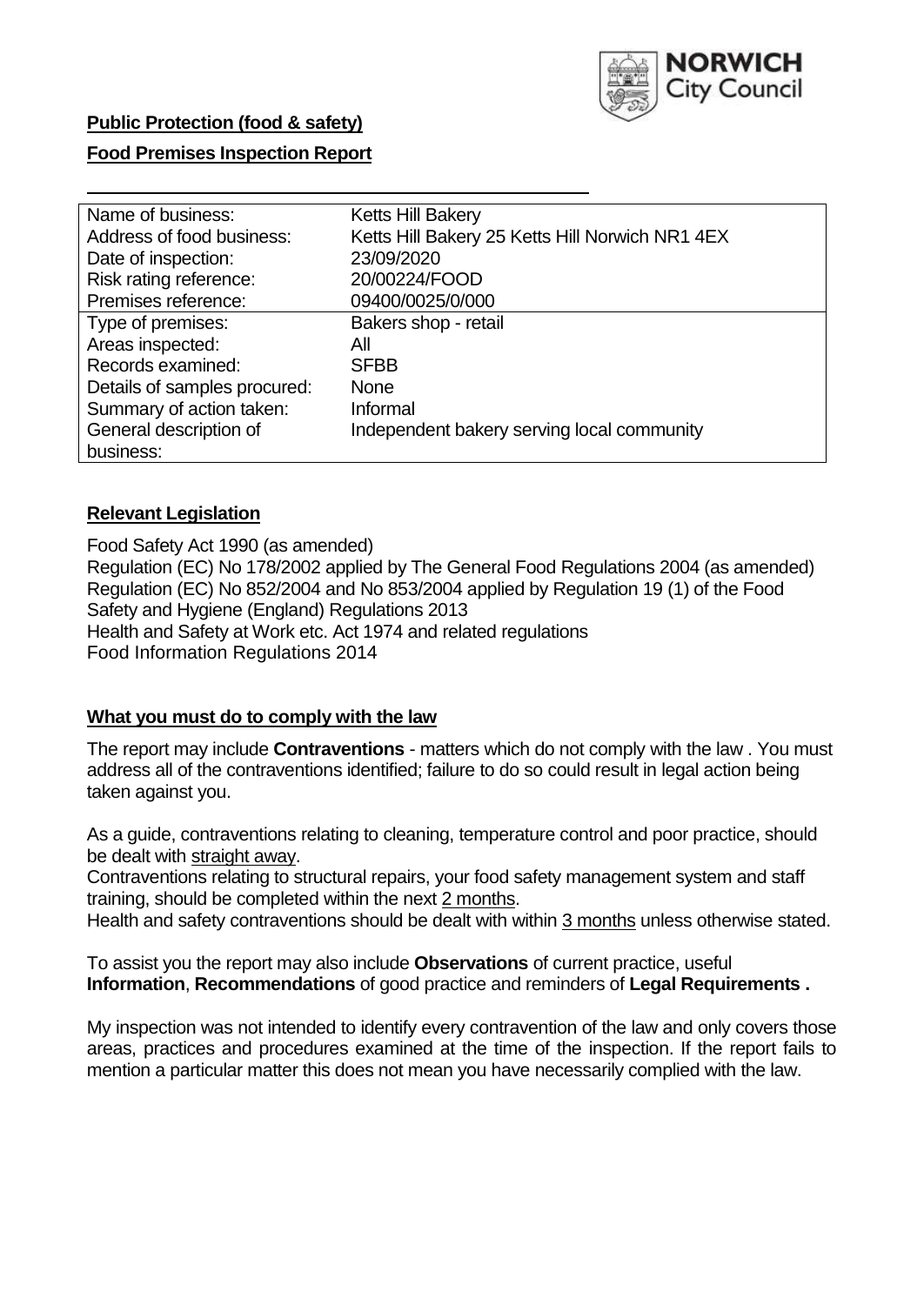# **FOOD SAFETY**

### **How we calculate your Food Hygiene Rating:**

 The food safety section has been divided into the three areas which you are scored against for the hygiene rating: 1. food hygiene and safety procedures, 2. structural requirements and 3. confidence in management/control procedures. Each section begins with a summary of what was observed and the score you have been given. Details of how these scores combine to produce your overall food hygiene rating are shown in the table.

| <b>Compliance Area</b>                     |          |    |           | <b>You Score</b> |                |    |           |    |                          |  |  |
|--------------------------------------------|----------|----|-----------|------------------|----------------|----|-----------|----|--------------------------|--|--|
| Food Hygiene and Safety                    |          |    |           | $\Omega$         | 5              | 10 | 15        | 20 | 25                       |  |  |
| <b>Structure and Cleaning</b>              |          |    | $\Omega$  | 5                | 10             | 15 | 20        | 25 |                          |  |  |
| Confidence in management & control systems |          |    | $\Omega$  | 5                | 10             | 15 | 20        | 30 |                          |  |  |
|                                            |          |    |           |                  |                |    |           |    |                          |  |  |
| <b>Your Total score</b>                    | $0 - 15$ | 20 | $25 - 30$ |                  | $35 - 40$      |    | $45 - 50$ |    | > 50                     |  |  |
| <b>Your Worst score</b>                    | 5        | 10 | 10        |                  | 15             |    | 20        |    | $\overline{\phantom{a}}$ |  |  |
|                                            |          |    |           |                  |                |    |           |    |                          |  |  |
| <b>Your Rating is</b>                      | 5        | 4  |           | 3                | $\overline{2}$ |    |           |    |                          |  |  |

Your Food Hygiene Rating is 3 - a generally satisfactory standard

# **1. Food Hygiene and Safety**

 with legal requirements. You have safe food handling practices and procedures and all the Food hygiene standards are high. You demonstrated a very good standard of compliance necessary control measures to prevent cross-contamination are in place. Some minor contraventions require your attention. **(Score 5)** 

 $000000$ 

### Contamination risks

 **Contravention** The following exposed food to the general risk of cross-contamination with bacteria or allergens or its physical contamination with dirt, foreign objects or chemicals:

uncovered foods in rear upright fridge

#### Hand-washing

**Observation** I was pleased to see hand washing was well managed.

### **2. Structure and Cleaning**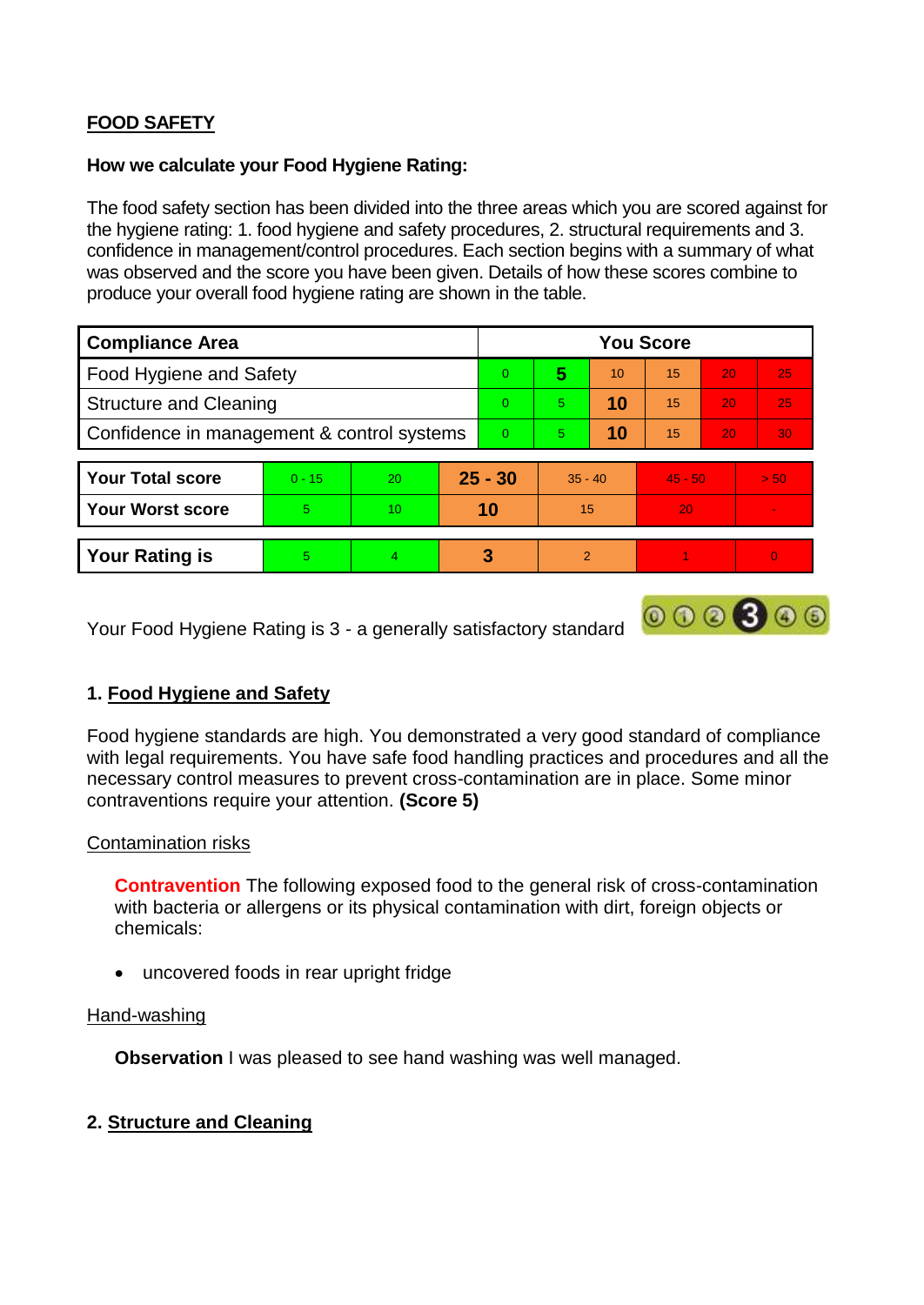The structure facilities and standard of cleaning and maintenance are of a generally adequate. The contraventions require your attention; although not critical to food safety satisfactory standard but there are some repairs and/or improvements which are required in order for you to comply with the law. Pest control and waste disposal provisions are they may become so if not addressed. **(Score 10)** 

# Cleaning of Structure

 **Contravention** The following items could not be effectively cleaned and must be covered or made non-absorbent:

- untreated wood to kitchen side of main display counter
- untreated wood skirting
- untreated wood hatch in rear food preparation area
- exposed plasterwork

### **Maintenance**

**Contravention** The following had not been suitably maintained and must be repaired or replaced:

- damaged flooring into main rear food preparation area. Duct tape had been used to cover the floor, this was starting to fray
- missing skirting near main make-up unit in front of house serving area
- exposed plaster to top section of door frame from front counter area into rear food preparation area. This was likely due to different ceiling heights exposed during your recent refurbishment of the bakery.

 with new counter, wash hand basin and equipment. This was done very well. However, **Observation:** I was pleased to note that you have fully re-fitted out the front of shop there are a few area's highlighted in this report that just need finishing off.

### **3. Confidence in Management**

There are generally satisfactory food safety controls in place although there is evidence of some non-compliance with the law. All the significant food hazards are understood and controls are in place. You have a satisfactory track record. The contraventions require your attention; although not critical to food safety they may become so if not addressed. **(Score 10)** 

### Food Hazard Identification and Control

**Contravention** The following Safer Food Better Business SAFE METHODS are incomplete:

- Cooking
- Chilling